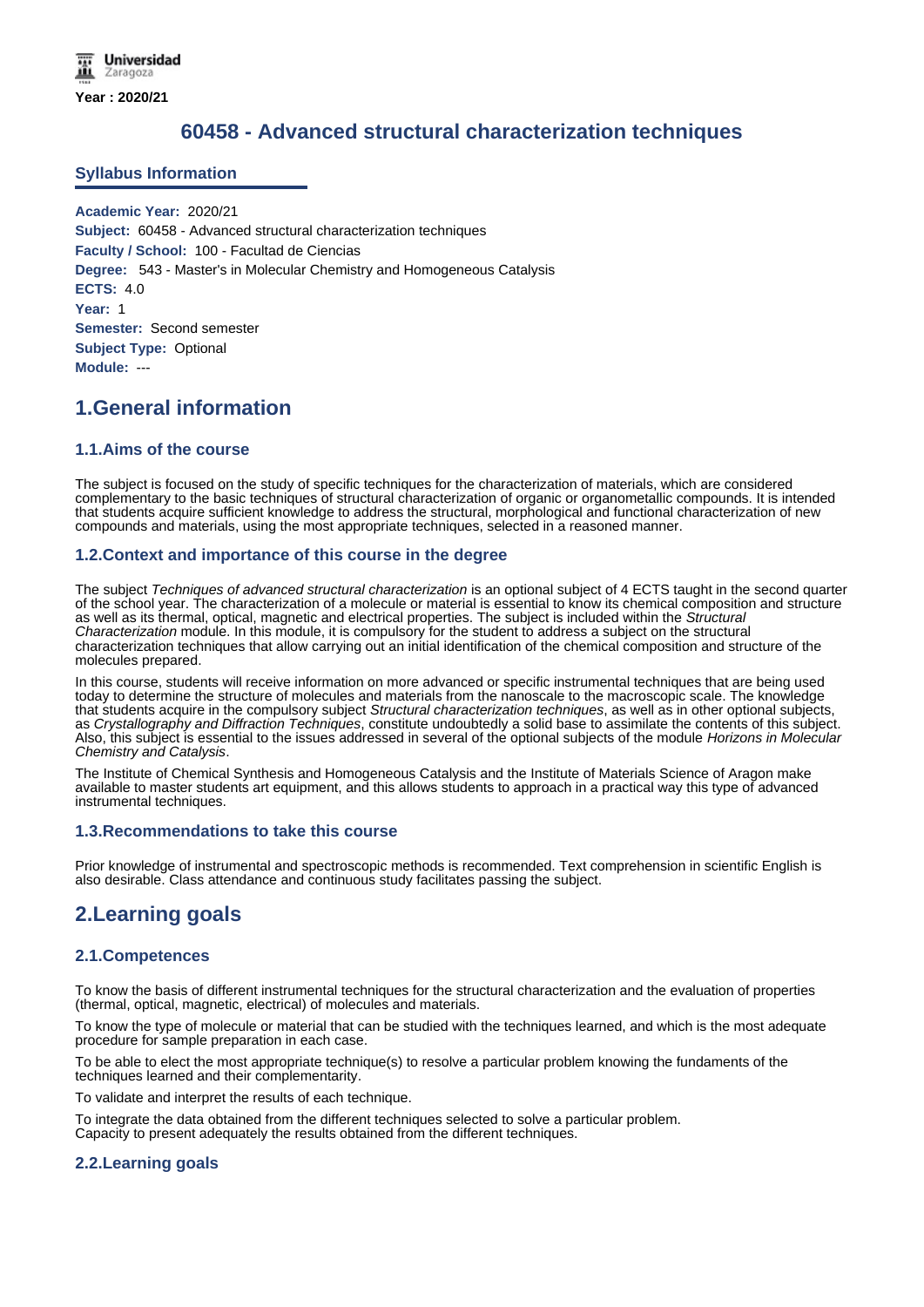Knowledge of advanced concepts on spectroscopic and instrumental techniques and their application in the characterization (structural, thermal, optical, magnetic, electrical) of compounds and organic, inorganic and organometallic materials.?

Knowledge of the scope of each technique and its various forms, and their interrelation and complementarity.?

To select the appropriate techniques, design experiments and evaluate methods of characterization in each case, depending on the problem to solve.

### **2.3.Importance of learning goals**

The knowledge gained in this course will allow students to address the structural characterization and evaluation of properties of molecules and materials prepared using advanced instrumental techniques specific for the problem to solve. Students will be able to select the technique(s) more suitable for the material to study, from its molecular and / or supramolecular structure and dimensions (from the nanoscale to the macroscale) to its most characteristic properties (thermal, optical, magnetic, electrical).

# **3.Assessment (1st and 2nd call)**

### **3.1.Assessment tasks (description of tasks, marking system and assessment criteria)**

The student will have to demonstrate the achievement of the intended learning outcomes through continuous assessment, which is based on the following activities; their corresponding weight in the final score is included in brackets:?

1.- Classwork based on solving problems and theoretical and practical issues (20%).?

2.- Performance of practical work individually or in group (25%).?

3.- Written test performed on the overall assessment period consisting on problem solving and theoretical and practical (55%) issues.?

The subject is considered passed if the weighted average of the three marks according to the percentages indicated is equal to or greater than 5.?

Students who do not opt for continuous assessment or fail the course for this procedure may conduct a comprehensive assessment test, which will represent 100% of the final grade, both the first and second call. This will consist of a written test on all the content addressed in the development of the subject. Students who want to improve their continuous assessment grade may also perform overall test in the first round, keeping the best of the qualifications obtained.

The number of official examination calls per registration and their use will be subjected to the statements of the *Regulation of Permanence in Master Studies* and the *Regulation of the Learning Assessment* (

http://www.unizar.es/ice/images/stories/calidad/Reglamento%20Evaluacion.pdf). The latest document will also regulate the general design and scoring criteria of the assessment activities, as well as the exam schedules and timetable for the post-examination review.

# **4.Methodology, learning tasks, syllabus and resources**

## **4.1.Methodological overview**

The learning process designed for the course is essentially based on interactive lectures that are complemented with problem-solving sessions, seminars and tutorials. In lectures, the basics of techniques, their applicability and type of information that can be extracted from each of them will be explained. In problem-solving sessions, practical problems will be raised with the purpose of extracting data of given chemical systems using results from different instrumental techniques, among those revised in the course. Both types of sessions may be eventually complemented by practical seminars with the corresponding equipment.

In addition, the teacher will propose case studies to be performed individually or in groups, focused on the approach of a study protocol of a test sample, or on the interpretation of data obtained from the techniques, which are studied and accessible in our research Institutes.

### **4.2.Learning tasks**

The course includes the following learning tasks:

- Interactive lectures (2.4 ECTS).
- ?Problem-solving sessions, seminars and case studies (1 ECTS).
- ?Practice sessions with technical equipment (0.6 ECTS)?.
- Tutorials.

Teaching and assessment activities will be carried out in the classroom with all students in person unless, due to the health situation, the provisions issued by the competent authorities and by the University of Zaragoza arrange to carry them out by telematics means. If the number of enrolled students exceeds the established capacity of the classroom, the teaching will follow the guidelines of the Faculty of Sciences and/or the University of Zaragoza. In the case of practical work developed in the laboratory, where teaching usually implies mobility throughout the laboratory, the use of masks will be mandatory. Tutorial activity will be carried out mainly in remote using on-line tools.

### **4.3.Syllabus**